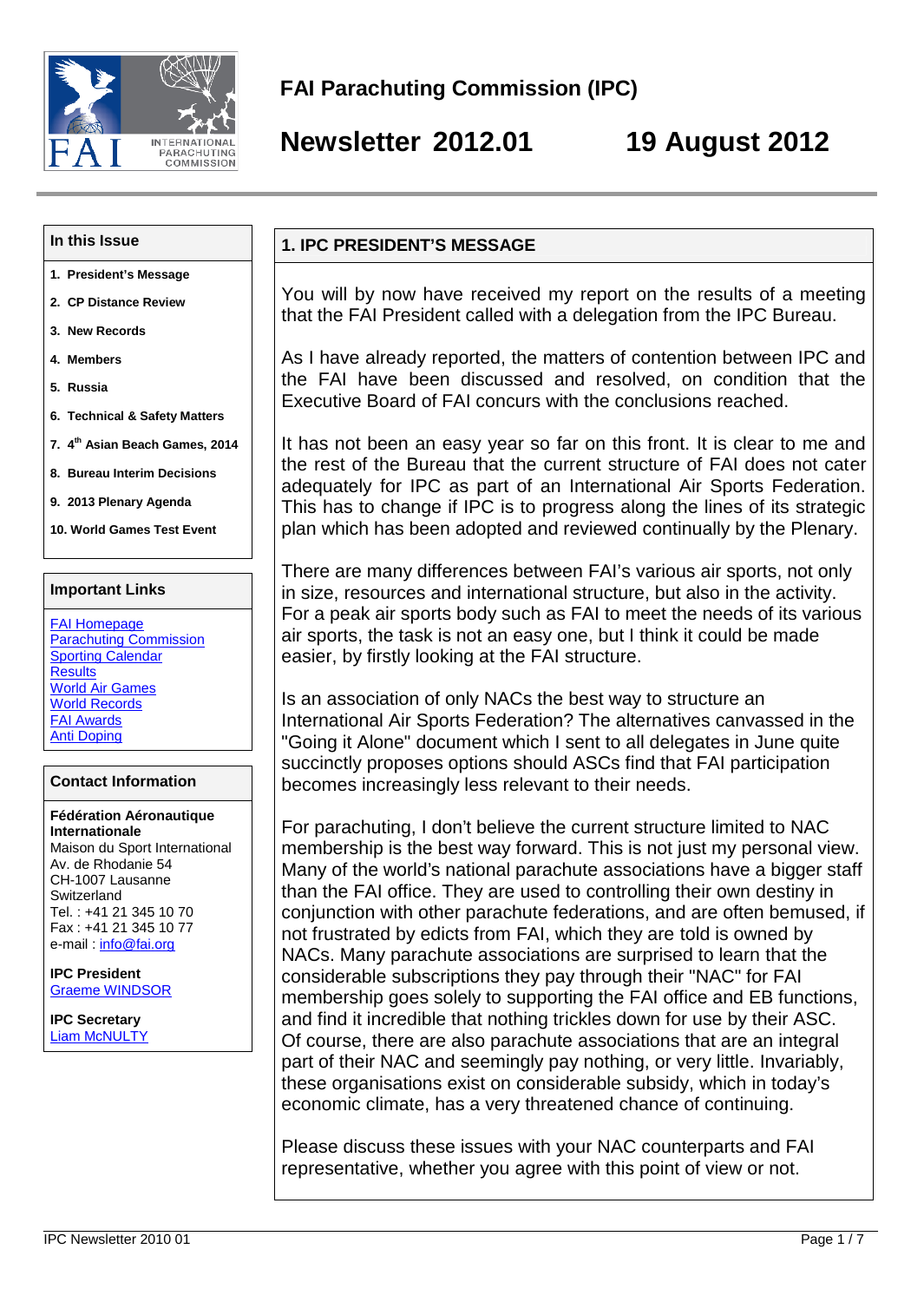# **2. CANOPY PILOTING DISTANCE RULES REVIEW**

The Bureau received a copy of a review of rules by the CP committee on July 20, 2012. The article is quite long and is available to delegates on request.

The following extracts are included for your information

"The IPC-Canopy Piloting Commission has received a letter of concern, sent by Mike Teague, a renowned CP-Pilot and Chief Instructor of the CP-Commission in South Africa (RSA). This letter was sent to the IPC-President and to the IPC-CP-Commission by the IPC-Delegate of RSA, Jacqui Bruwer.

For possible conflicts of interest for the Chair of the IPC-CP-Commission, Jacqui Bruwer, I was asked as Deputy Chair of the IPC-Commission, to take the lead in handling the answer to this letter of concern on behalf of the CP-Committee. All of the Committee members agreed to this procedure.

Since the letter was directed to the IPC-President as well, it is the understanding of the IPC-CP-Committee that it is accepted, to have the CP-Committee officially taking the lead in answering to this letter and to the recommendation given by Mike Teague and at the same time, keeping the IPC President informed.

The CP-Committee-members thank Mike Teague for his input and bringing up his concerns. There is universal agreement, that safety has the first priority in our sport. There is also agreement, that all disciplines in Canopy Piloting require experience to achieve a high performance and good results. We all do know, that most of the injuries in Canopy Piloting do not happen in the first half of the ranking list of a given competition, but to those ranked further down the list. This is not a surprise. It is a surprise, though, that the issue of dragging water in CP-competitions actually has become an issue.

…..

In the last 6 months a total of 10 CP-competitions have been run around the world, in which the CP-Distance rules 2012 were applied, including 6 national championships (USA, Denmark, Great Britain, Germany, Norway and RSA). A total of close to 750 jumps have been made in dragging-distance so far.

Most, if not all of these events were held in a sequence of CP-Events, which allowed a "mental preparation" of the competitors during the events towards the dragging-distance event. That mental preparation does have a positive effect in all sports, is especially true in a sport like CP, where different techniques need to be performed.

It has been learnt quickly that applying a logical sequence of getting the mind set to dragging water actually was the essential tool for adjusting the competitors' minds.

Starting with Speed for one or two rounds, then transitioning to Accuracy for two rounds as a mind-setting tool to dragging and getting a feel for the water and then go for the transition to the Distance event, seemed to work best in the events, in which this process was applied. Some locations even combined this with a thorough briefing of the competitors through one of the most experienced competitors on the field, to explain how to handle this best. The combined Nationals of Great Britain and Germany in Bad Lippspringe may serve as an example.

At the CP-Nationals in RSA, in which 11 competitors were participating, it was decided to discontinue using the new 2012 IPC-distance rule after the first round. At other Nationals the competitors were reminded, to consider the jumps during the Nationals as a practice run for the participation at the Mondial 2012, rather than as qualification criteria. And they did.

In the letter from Mike Teague it is stated, that the desired effect of reducing the distance can be achieved by just applying the VE-penalty rule. This statement does contrast somewhat with the observation of other competitors, that the majority of competitors start to ascend above 1.5 metres in the 40 metre area of the course. They will continue to carry the risk of injury with them into the landing area by dropping down from a higher level.

With dragging the entry gate top competitors get over 150 metres already.

….the CP-Committee would like to present the statement and comment of the known CJ at the US-Nationals and member of the CP-Committee, which expresses and underlines the CP-Committee's decision:

Quote:

"The USPA Nationals and Meet 5 of the FLCPA were the safest CP events I have ever been a part of. It was truly amazing and wonderful! The current Distance event is a totally different and new event and if the competitor flies like they have in the past it is dangerous and they can get injured and even killed. That is their choice. It is not the rule that is dangerous it is how the competitor chooses to fly." End of Quote.

The Committee has left the door open to accommodate the wishes of those participants in CP-Distance events, who enjoy setting new distance records by keeping the past competition rules as an alternative solution to achieve Performance Distance records, especially apt for those, who have the experience and the material to handle this way of flying CP long distances without getting injured at the end.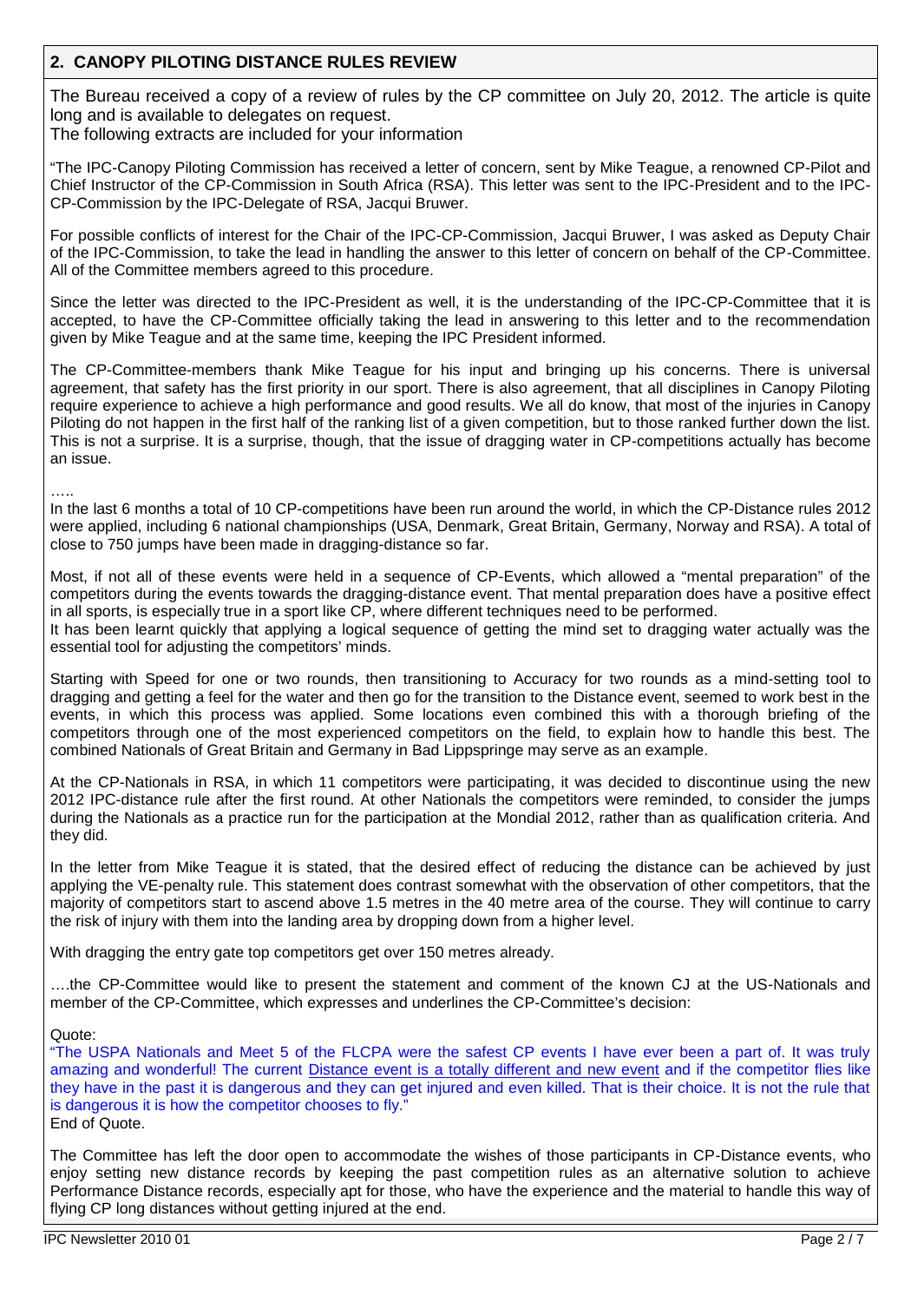Last but not least, the letter of concern contains a statement about difficulties in judging dragging in the Distance event. The CP-Committee does not want to comment on this issue, for being a true judges' issue. The CP-Committee took the time to collect responses from Chief Judges, who had first hand experiences with the new distance rule during their Nationals in 2012. They have been attached in a separate statement.

The conclusion out of the answers is not new either:

- Put your best/most experienced judges into the key positions on the field, is the key factor, not the discipline.
- For the competitor the type of footwear seems to be an essential factor to achieve a good effect during dragging.

The CP-Committee wants to point out, that the new rule is not a solemn decision of a few. Like all rules in parachuting this rule, as well, went through a true democratic process. It has been discussed within the specific committee, before it was presented and discussed in the open meeting of the IPC. Feed-back and input, pros and cons, after discussion again went through a democratic vote within the Committee again, before the final presentation of the proposal. The exact wording, which is in the rule now, has been presented to the IPC-Plenary at its annual meeting in Buenos Aires in 2012. The rule has been approved unanimously, by all IPC-delegates.

It must be understood, that any changes must go through the same democratic process, if this issue is raised and brought again to the IPC-Plenary Meeting in 2013. A motion to the IPC is open to all IPC-delegates. Nevertheless, one must also consider, that following the approval of the 2012 rules in distance, around the world competitors from many nations took up the challenge and trained to master the application of the new rule. The results are promising and mainly by controlling the master-mind.

It seems, that "mind setting" is the major training tool to master the new distance course. "Mind-setting" and training seems to play a major role in CP, as in all CP events. The CP-Committee is thankful to have received this letter of concern from South Africa, to watch even closer the development of Canopy Piloting in the future and how athletes are going to handle this sport.

Rainer 'Exi' Hoenle Deputy Chair CP Committee

# **3. NEW RECORDS**

Delegates will have received notification of the records being set this year. In regard to the following preliminary record claims that have been received at FAI in relation to the recent high altitude attempts in the USA, the IPC is working with USPA and FAI to determine what recognition (if any) can be made for the jump made by Captain Joe Kittinger in August 1960 from a balloon from around 102,800 feet.

| Exit altitude - General - Altitude<br>Records                     | 29 610 m | 2012-07-25   Felix Baumgartner<br>(AUT) |
|-------------------------------------------------------------------|----------|-----------------------------------------|
| Freefall distance - General - Altitude<br><b>Records</b>          | 25680 m  | 2012-07-25 Felix Baumgartner<br>(AUT)   |
| Vertical speed without drogue -<br><b>General - Speed Records</b> | 864 km/h | 2012-07-25 Felix Baumgartner<br>(AUT)   |

## **4. MEMBERS**

Associate membership of the FAI is available for countries who only wish to particpate in parachuting. The cost is CHF 2,562 per year, which goes to support FAI activity. Associate membership entitles delegates to attend IPC meetings, and competitors to compete under their own flag.

Recent activity

Paraguay is currently a Temporary member, which only allows participation at competition under the FAI flag. Paraguay is hoping to participate under its own flag at Mondial 2012.

Kenya has applied for associate membership of FAI in respect of the Kenya Skydivers Association.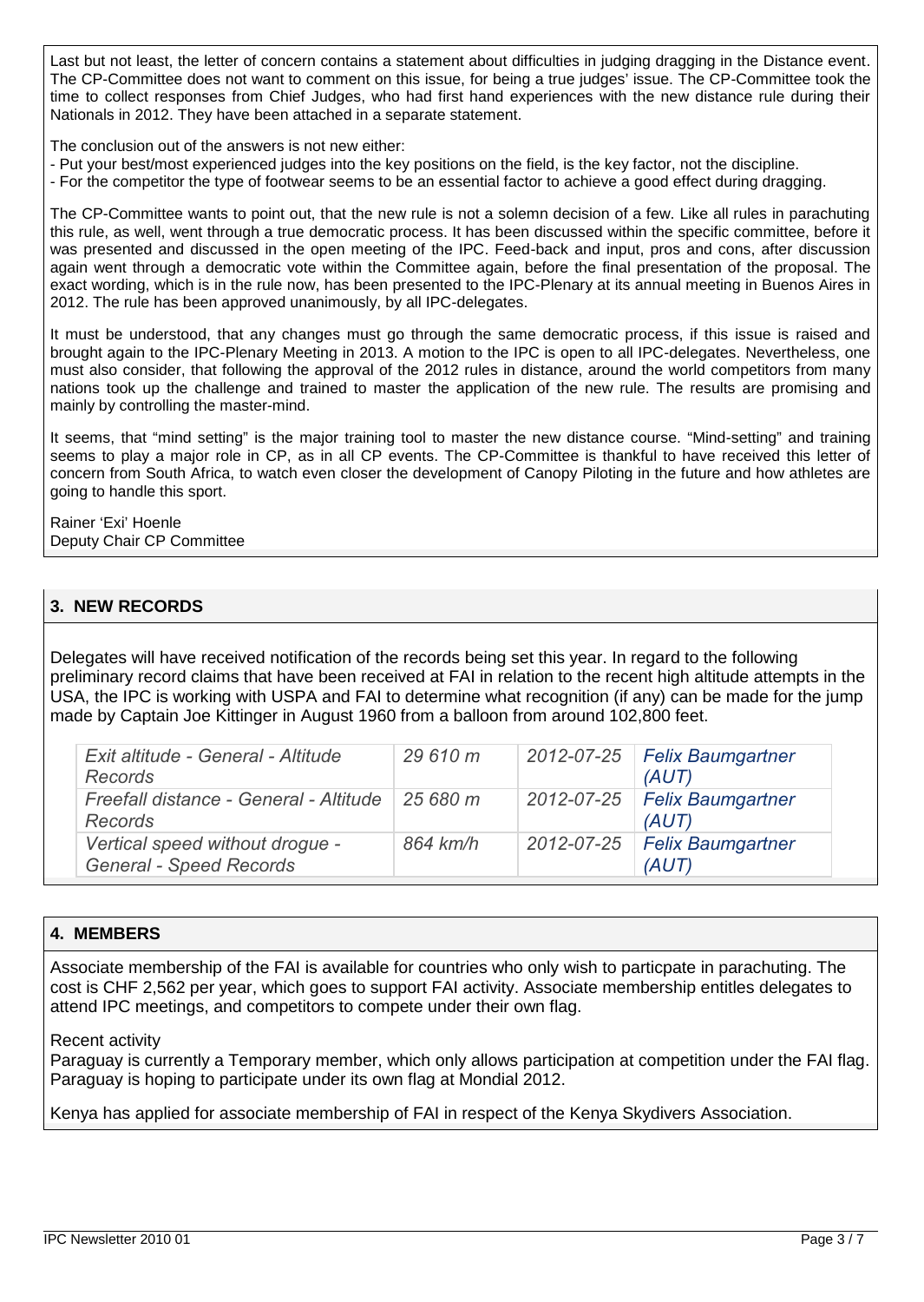## 5. RUSSIA

At the invitation of the President of the Russian Parachute Federation, FAI President John Grubbstrom and I visited that country in April this year. During the course of the visit, we met with the Russian Sports Minister, representatives of the National Olympic Committee and National Committee for non-Olympic Sports, Russian Air Sports Federation President, the Organization of Defence Volunteers assisting Sport in Russia, and a number of other dignitaries. Sergey Serendeev, President of the Russian Parachute Federation has a plan to expand parachuting into as many states of Russia as possible to maximize assistance for parachuting development. Also joining in the visit was Neboijsa Duskovic, from Montenegro, Meet Director for the proposed European Championships and World Cup in Style and Accuracy that was set for Grozny in 2013.

During the course of the visit we met representatives of the city of Chebaksarya, host of the 2013 CP European Championships and World Cup, which is famous for not only hosting international sporting events, but also for its beer museum. The visit included a trip to the snow covered airport where the competition will be held.

At short notice, Sergey arranged for a visit to Grozny. Grozny has been rebuilt and appeared to be calm and secure. However a terrorist car bombing in the area last week, which resulted in the death of three, has heightened security concerns both within the FAI EB and the IPC Bureau. There are many governments with travel warnings against visiting the area, and FAI is obliged to consider the liability risk of sponsoring a FCE in this location. Currently, discussions are taking place on suitable alternative solutions.

Graeme Windsor President, IPC

## 6. TECHNICAL & SAFETY MATTERS

The completed 2011 Safety Report forms are now being sought from all countries. Please send these, as soon as possible, to Liam McNulty ... Imcnulty@skydiveireland.ie Thanks to those who have already forwarded the reports. Please note that the AAD survey has been discontinued so there is no need to send an AAD form.

An accident occurred recently, in which the wing of a descend ing aircraft, which had just dropped jumpers, struck a skydiver and killed him. The body of this skydiver struck two other skydivers, seriously injuring them. In light of this, albeit a rare and unusual type of accident, aircraft descent procedures might be looked at by associations and parachute centres. (This information is based on a preliminary notification, is not definitive, is given without prejudice and does not attempt to influence any investigation being conducted into the incident).

From the 2010 Safety Report

#### Significant Figures

ð· 44 of the 66 fatalities (67%) appear to have occurred with the

parachutist having at least one good parachute on his/her back. ð· 39 of the 66 fatalities (59%) occurred after the successful deployment of the main parachute. ð· 10 of the 66 fatalities (16%) might have been avoided by AAD use. ð· 59 of the 66 fatalities (89%) appear to have been caused by human error. 4 (6%) of the 66 fatalities were First Jump Students There were no Tandem fatalities in 2010

## 7. 4<sup>th</sup> Asian Beach Games, Thailand 2014

The following report is based on information received from Faye Cox, Secretary-General of the Asiania Parachute Federation.

Following the initiative by Asiania President Mubarak with the officials of the OCA (Olympic Council of Asia) and with the support of the IPC, Asiania has been recognised by the OCA as the organization representing parachuting in the Asian areas. As a consequence, a presentation of skydiving and parachuting competition events and reasons for inclusion of parachuting in future Asian Games was presented on behalf of Asiania by Han Zhaofang at the recent Asian Games in China.

Asiania has now reached another milestone in its history, with the OCA recommending that parachuting be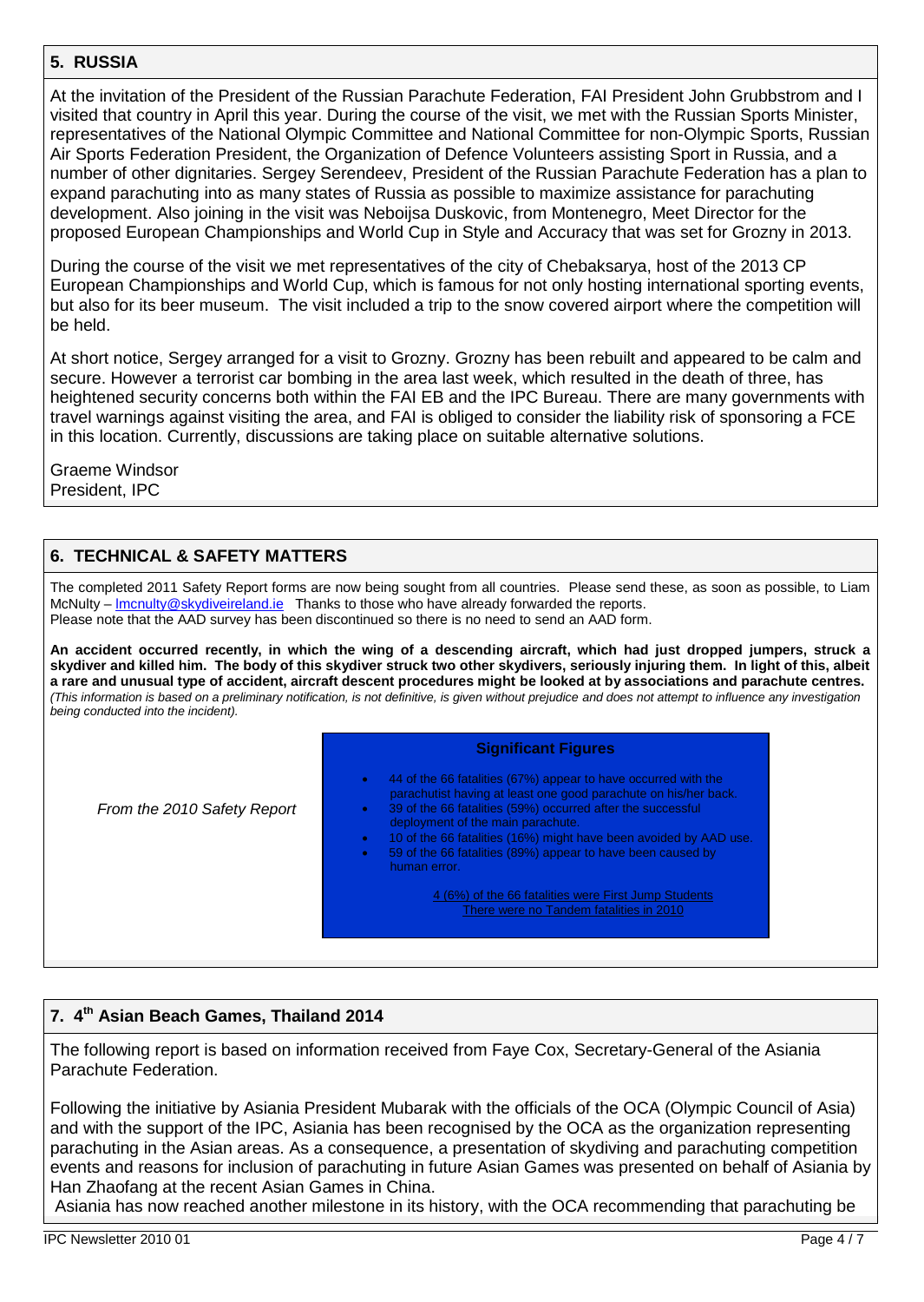included in future Asian (Asean) Games through the Asiania Parachute Federation. Asiania now needs to provide a supporting role towards organising the parachuting events and responsibilities that go with this event and continue to promote the further development of parachuting and skydiving in the Asiania area.

Tengku Abdillah, President of the Aeronautic Sports Association of Malaysia also holds the positions of the President of the Asean Aeronautic Sports Association and is the Vice President of the Federation Aeronautic Internationale (FAI), Asian Region. The fact that Tengku has been appointed as the FAI Vice President for the Asian areas is another plus for Asiania as he will be able to contribute to the success of the activities with a much greater understanding of these regions.

The Royal Aeronautic Sports Association of Thailand (RASAT) is organizing a planning meeting for early September. This is expected to be attended by Asiania representatives from the area and representatives from IPC and Asiania will be present. RASAT will be looking for support from neighbouring countries in preparing for the Asian Beach Games air sports, as well as FAI, IPC and Asiania.

The IPC President is planning on participating in a planning meeting involving the Regional FAI V-P, Asiania and the NAC representatives in Bangkok early September.

| <b>8. IPC BUREAU DECISIONS</b>                                                                                                                                 |               |            |                                                                                                                                                                                                                                                                                                                                                                                                                                                                                                                                                                                                                                                                                                                                                                                                                                                                                                   |                                                                                                                                                                                                                                                                         |  |  |  |
|----------------------------------------------------------------------------------------------------------------------------------------------------------------|---------------|------------|---------------------------------------------------------------------------------------------------------------------------------------------------------------------------------------------------------------------------------------------------------------------------------------------------------------------------------------------------------------------------------------------------------------------------------------------------------------------------------------------------------------------------------------------------------------------------------------------------------------------------------------------------------------------------------------------------------------------------------------------------------------------------------------------------------------------------------------------------------------------------------------------------|-------------------------------------------------------------------------------------------------------------------------------------------------------------------------------------------------------------------------------------------------------------------------|--|--|--|
| Fuller details/background regarding any Bureau Interim Decision may be had<br>by contacting a Bureau member or the Committee Chair of the Committee concerned. |               |            |                                                                                                                                                                                                                                                                                                                                                                                                                                                                                                                                                                                                                                                                                                                                                                                                                                                                                                   |                                                                                                                                                                                                                                                                         |  |  |  |
|                                                                                                                                                                | 12 Feb 2012   | 2012/01/02 | <b>Subject</b> - Approval of Deputy Chair of the 2012 Canopy<br>Formation Committee, and new Deputy Chair of the<br>Judges Committee.<br>Details - The position of Deputy Chair of the IPC<br>Canopy Formation Committee had been left vacant at<br>the 2012 IPC Plenary Meeting, pending a later<br>nomination by the CF Committee Chair Lindy Rochow-<br>Williams, and approval by the IPC Bureau.<br>The Plenary approved this course of action and Barry<br>McAuley was subsequently nominated to hold the<br>position of Deputy Chair of the CF Committee for 2012.<br>As Barry McAuley had been Deputy Chair of the Judges<br>Committee, and moved to become Deputy Chair of the<br>Canopy Formation Committee, it was necessary to<br>appoint a new Deputy Chair to the Judges Committee.<br>Judges Committee Chair Pia Berggren proposed to the<br>Bureau that Sara Sacchet be appointed. | <b>Bureau Decisions - The IPC Bureau</b><br>approved the nomination of Barry<br>McAuley as Deputy Chair of the<br>Canopy Formation Committee for<br>2012.<br>The IPC Bureau also approved the<br>nomination of Sara Sacchet as Deputy<br>Chair of the Judges Committee. |  |  |  |
|                                                                                                                                                                | 28 April 2012 | 2012/02/04 | Subject - Approval of Bulletin #1, 11th FAI European<br>Formation Skydiving Championships, 18th FAI World<br>Cup of Formation Skydiving, 8th FAI European Artistic<br>Events Championships & 9th FAI World Cup of Artistic<br>Events, to be held at Prostejov, Czech Republic, 27 <sup>th</sup><br>August - $02^{nd}$ September 2012.<br>Details - Bulletin #1 had been sent to the Bureau for<br>approval, and release and publication following<br>approval.<br>The Bulletin had been approved by the Chairs of the FS<br>and AE Committees, the FAI Controller and the Chief<br>Judge.                                                                                                                                                                                                                                                                                                         | Bureau Decision - The IPC Bureau<br>unanimously approved the release<br>and publication of Bulletin #1.                                                                                                                                                                 |  |  |  |
|                                                                                                                                                                | 02 Jun 2012   | 2012/03/06 | <b>Subject</b> - Approval of Para Ski Competition Rules for<br>the Para Mondial 2012, to be held in Dubai, UAE, 28<br>November - 09 December 2012.<br>The Para Ski event at Mondial 2012 will be a<br>Demonstration Event.<br><b>Details</b> - The proposed Para Ski Competition Rules for<br>this event were forwarded to the Bureau by the Chair of<br>the Para Ski Committee, Michael Egger. The Para Ski<br>Committee had approved these proposed rules.                                                                                                                                                                                                                                                                                                                                                                                                                                      | <b>Bureau Decision - The IPC Bureau</b><br>unanimously approved the Para Ski<br>Competition Rules for Mondial 2012,<br>and sanctioned their release and<br>publication.                                                                                                 |  |  |  |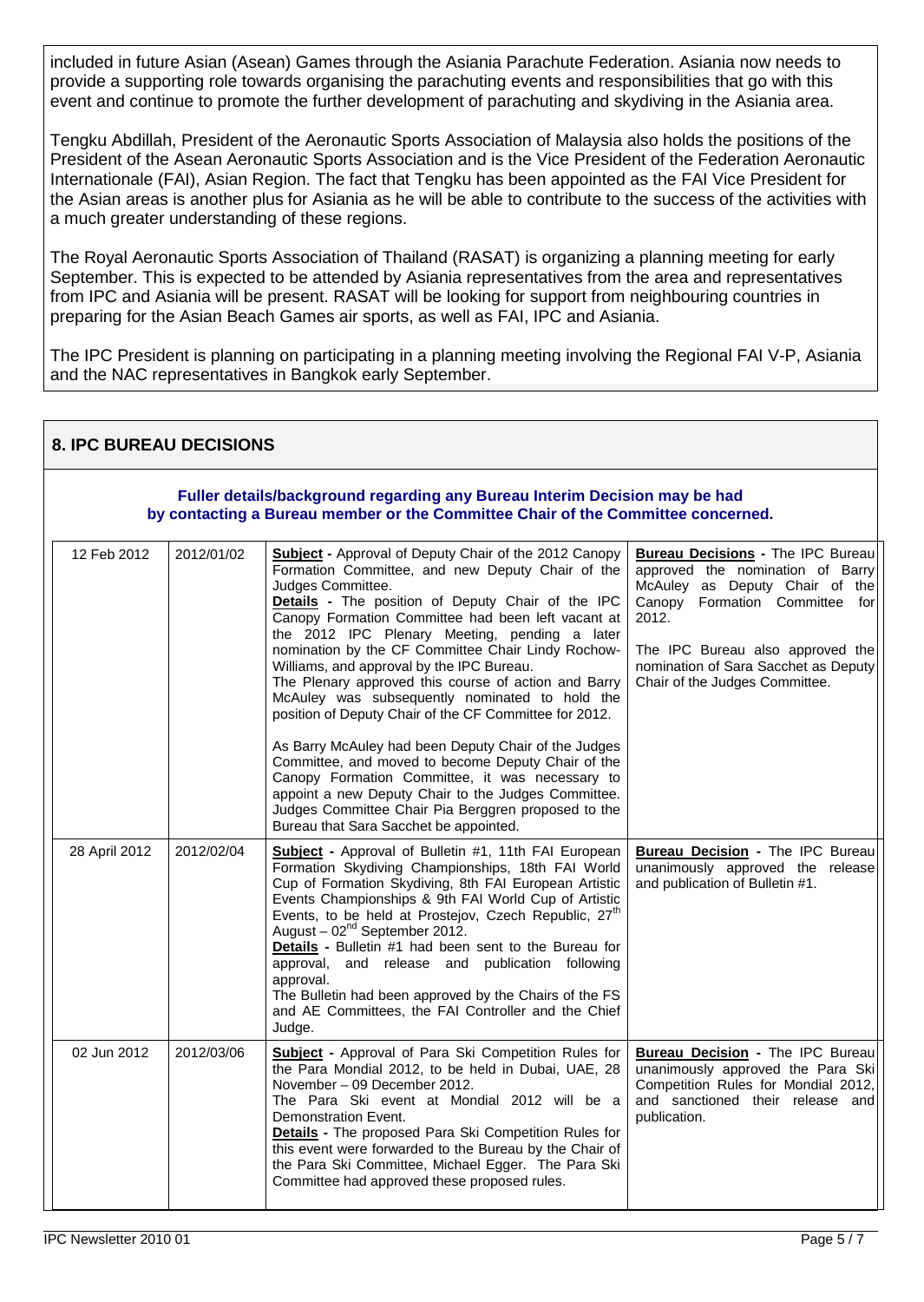| 02 Jun 2012 | 2012/04/06 | <b>Subject - Deposit and Sanction Fees for Mondial 2012</b><br>to be lodged to an IPETA (International Parachuting<br>Events & Tours Association) account, on trust for IPC.<br>Details - The 2012 IPC Plenary Meeting set a date of 15<br>May 2012 for the establishment of IPETA. The Bureau,<br>Solomon<br>and<br>Alberto<br>Martin<br>with<br>Agnieszka<br>Paracuellos, met in London on 13/14 May to finalise the<br>set-up process.<br>To date the funds requested by IPC in respect of IPETA,<br>as authorised by the IPC Plenary, have not been<br>released by FAI<br>The 2012 Organiser Agreements, Schedule<br>paragraph 1.1 and 1.2 state that the Deposit and<br>Sanction Fee are to be paid to the IPC. The IPC wishes<br>to use such funds to establish and operate IPETA. | <b>Bureau Decision - The IPC Bureau,</b><br>by majority decision, decided that,<br>when IPETA is incorporated and a<br>bank account has been set up, both<br>the Czech Republic and the UAE will<br>be directed to pay the required<br>Deposit and Sanction Fees directly to<br>the IPETA bank account.              |
|-------------|------------|------------------------------------------------------------------------------------------------------------------------------------------------------------------------------------------------------------------------------------------------------------------------------------------------------------------------------------------------------------------------------------------------------------------------------------------------------------------------------------------------------------------------------------------------------------------------------------------------------------------------------------------------------------------------------------------------------------------------------------------------------------------------------------------|----------------------------------------------------------------------------------------------------------------------------------------------------------------------------------------------------------------------------------------------------------------------------------------------------------------------|
| 14 Jun 2012 | 2012/05/06 | <b>Subject</b> - Nomination and approval of Richard 'Buzz'<br>Bennett as IPC representative to the FAI Working Group<br>that will review the FCE Organiser Agreement.<br>Details - FAI indicated an intention to update and<br>modify, where necessary, the Organiser Agreement.<br>IPC President Windsor proposed that Richard 'Buzz'<br>Bennett, as he is Chair of the IPC's Rules & Regulations<br>Committee, represent IPC on this group.                                                                                                                                                                                                                                                                                                                                            | <b>Bureau Decision - The IPC Bureau</b><br>unanimously approved this proposal<br>and nominated R. 'Buzz' Bennett to<br>represent IPC on this Working Group.                                                                                                                                                          |
| 23 Jun 2012 | 2012/06/06 | <b>Subject</b> - Request by Bosnia & Herzegovina for<br>extension of one month, to 31 July 2012, for Mondial<br>2014 Bid to be sent to IPC.<br>Details - Bosnia & Herzegovina provided a Letter of<br>Intent at the 2012 IPC Plenary Meeting in Buenos Aires<br>to bid for Mondial 2014. The bid deadline for a 2014<br>Mondial is 30 June 2012.<br>Due to the recent tragic aircraft accident in Banja Luka,<br>Bosnia & Herzegovina requested as extension of one<br>month, to 31 July 2012 to make the bid.                                                                                                                                                                                                                                                                           | <b>Bureau Decision - In view of the</b><br>extenuating circumstances and in the<br>absence of any other known bidder at<br>IPC<br>this<br>stage,<br>the<br><b>Bureau</b><br>unanimously approved the request<br>and agreed to extend the time by<br>which the bid for Mondial 2014 is to be<br>made to 31 July 2012. |
| 06 Jul 2012 | 2012/07/07 | <b>Subject</b> - Request for the addition of 'Junior Category'<br>to Records in Freefall Style & Accuracy Landing, and to<br>amend existing rules to recognise this addition.<br>Details - The German Delegate, Dr Rainer 'Exi' Hoenle,<br>requested that the Bureau consider the addition of a<br>'Junior Category' to Records in Freefall Style &<br>Accuracy Landing.<br>The Freefall Style & Accuracy Landing Committee<br>endorsed the request.<br>The request for a Bureau decision between Plenary<br>Meetings was made so that, if successful, this category<br>of record could be added for 2012 FCEs.                                                                                                                                                                          | <b>Bureau Decision - The IPC Bureau,</b><br>by majority decision, agreed to the<br>addition.                                                                                                                                                                                                                         |
| 30 Jul 2012 | 2012/08/07 | <b>Subject</b> - Approval of Bulletin #2 - 11th FAI European<br>Formation Skydiving Championships, 18th FAI World<br>Cup of Formation Skydiving, 8th FAI European Artistic<br>Events Championships & 9th FAI World Cup of Artistic<br>Events, to be held at Prostejov, Czech Republic, 27<br>Aug-02 Sept 2012.<br>Details - Bulletin #2 had been sent to the Bureau for<br>approval, and release and publication following<br>approval.                                                                                                                                                                                                                                                                                                                                                  | <b>Bureau Decision - The IPC Bureau</b><br>unanimously approved the release<br>and publication of Bulletin #2.                                                                                                                                                                                                       |
| 07 Aug 2012 | 2012/09/08 | <b>Subject</b> - Approval of non-budgeted expenditure of<br>approximately AUD 2,400 flight cost, plus allowable<br>expenses, for President Graeme Windsor to attend a<br>meeting in Bangkok on 3 -4 Sept 2012, to promote the<br>inclusion of parachuting in the 4 <sup>th</sup> Asian beach Games in<br>2014.<br><b>Details</b> - The Bureau considered this item in the light of<br>the importance of IPC support for ASIANIA and its work<br>in promoting parachuting in Asia, and the inclusion of<br>parachuting in the Asian Beach Games in Thailand,<br>2014, and also to supplement the anticipated support<br>from the new Regional FAI V-P.                                                                                                                                    | <b>Bureau Decision - The IPC Bureau</b><br>unanimously<br>approved<br>the<br>expenditure of the amount for air travel<br>cost and other additional allowable<br>expenses for Graeme Windsor to<br>attend this meeting.                                                                                               |